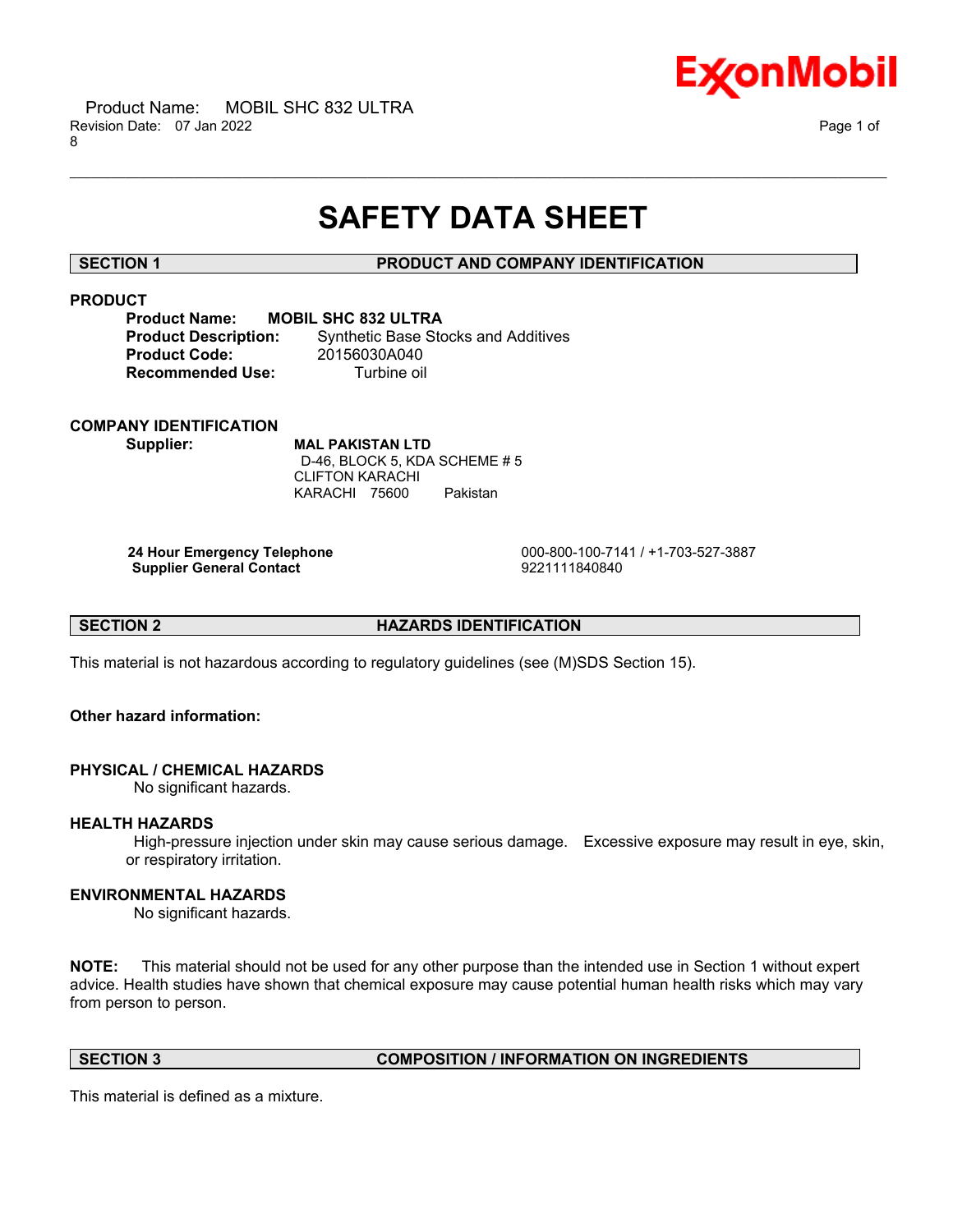

#### **Hazardous Substance(s) or Complex Substance(s) required for disclosure**

| <b>Name</b>                                                        | CAS#        | Concentration*    | <b>GHS Hazard Codes</b> |
|--------------------------------------------------------------------|-------------|-------------------|-------------------------|
| DISTILLATES, HEAVY, C18-50 - BRANCHED, CYCLIC AND<br><b>LINEAR</b> | 848301-69-9 | $\leq 30\%$<br>20 | H304                    |

\_\_\_\_\_\_\_\_\_\_\_\_\_\_\_\_\_\_\_\_\_\_\_\_\_\_\_\_\_\_\_\_\_\_\_\_\_\_\_\_\_\_\_\_\_\_\_\_\_\_\_\_\_\_\_\_\_\_\_\_\_\_\_\_\_\_\_\_\_\_\_\_\_\_\_\_\_\_\_\_\_\_\_\_\_\_\_\_\_\_\_\_\_\_\_\_\_\_\_\_\_\_\_\_\_\_\_\_\_\_\_\_\_\_\_\_\_\_

\* All concentrations are percent by weight unless ingredient is a gas. Gas concentrations are in percent by volume.

| <b>FIRST AID MEASURES</b><br>SECTION 4 |
|----------------------------------------|
|----------------------------------------|

#### **INHALATION**

Remove from further exposure. For those providing assistance, avoid exposure to yourself or others. Use adequate respiratory protection. If respiratory irritation, dizziness, nausea, or unconsciousness occurs, seek immediate medical assistance. If breathing has stopped, assist ventilation with a mechanical device or use mouth-to-mouth resuscitation.

#### **SKIN CONTACT**

Wash contact areas with soap and water. If product is injected into or under the skin, or into any part of the body, regardless of the appearance of the wound or its size, the individual should be evaluated immediately by a physician as a surgical emergency. Even though initial symptoms from high pressure injection may be minimal or absent, early surgical treatment within the first few hours may significantly reduce the ultimate extent of injury.

### **EYE CONTACT**

Flush thoroughly with water. If irritation occurs, get medical assistance.

#### **INGESTION**

First aid is normally not required. Seek medical attention if discomfort occurs.

#### **NOTE TO PHYSICIAN**

None

#### **SECTION 5 FIRE FIGHTING MEASURES**

#### **EXTINGUISHING MEDIA**

**Appropriate Extinguishing Media:** Use water fog, foam, dry chemical or carbon dioxide (CO2) to extinguish flames.

**Inappropriate Extinguishing Media:** Straight streams of water

### **FIRE FIGHTING**

**Fire Fighting Instructions:** Evacuate area. Prevent run-off from fire control or dilution from entering streams, sewers or drinking water supply. Fire-fighters should use standard protective equipment and in enclosed spaces, self-contained breathing apparatus (SCBA). Use water spray to cool fire exposed surfaces and to protect personnel.

**Hazardous Combustion Products:** Aldehydes, Incomplete combustion products, Oxides of carbon, Smoke, Fume, Sulphur oxides

#### **FLAMMABILITY PROPERTIES**

**Flash Point [Method]:** >215°C (419°F) [ASTM D-92]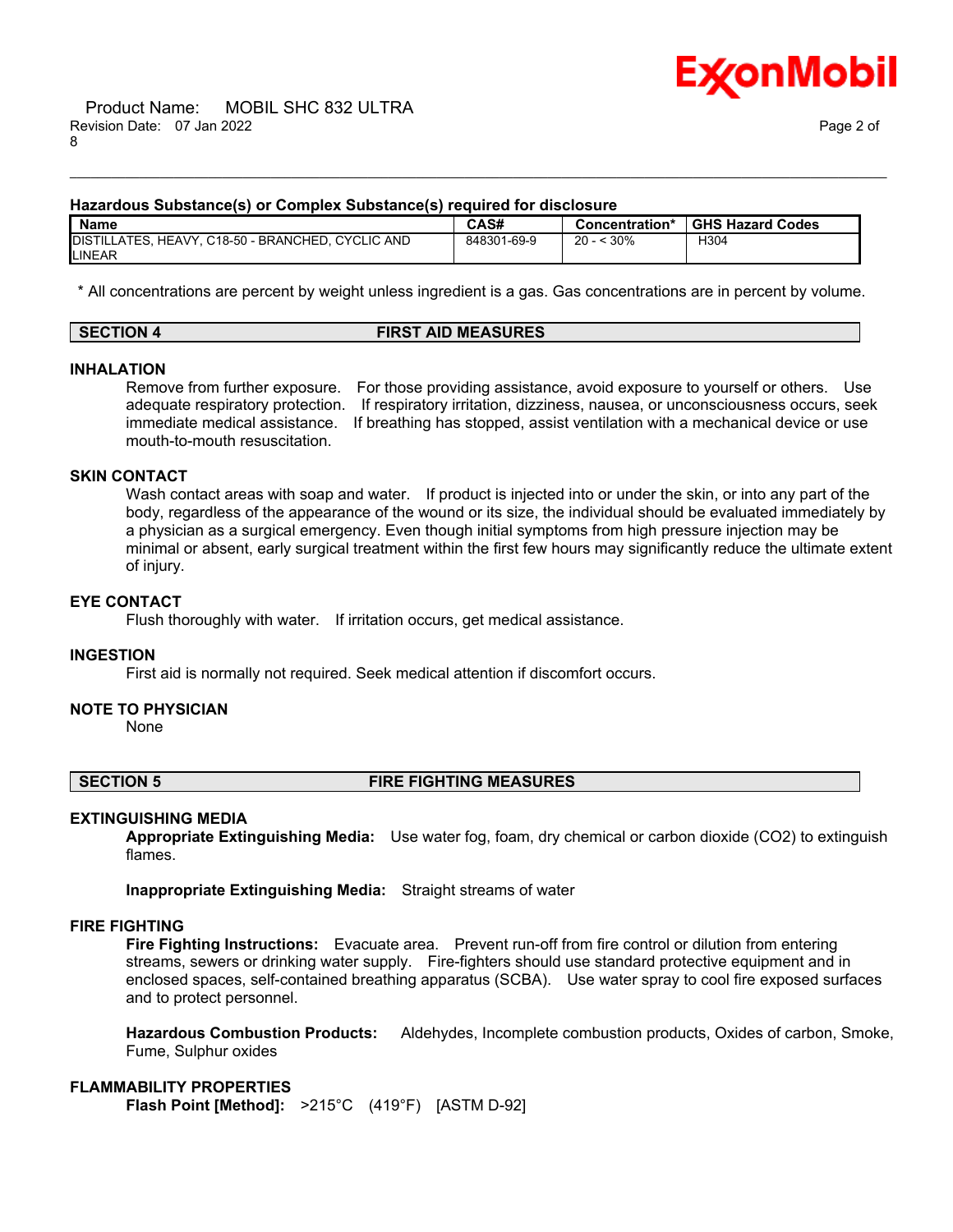

\_\_\_\_\_\_\_\_\_\_\_\_\_\_\_\_\_\_\_\_\_\_\_\_\_\_\_\_\_\_\_\_\_\_\_\_\_\_\_\_\_\_\_\_\_\_\_\_\_\_\_\_\_\_\_\_\_\_\_\_\_\_\_\_\_\_\_\_\_\_\_\_\_\_\_\_\_\_\_\_\_\_\_\_\_\_\_\_\_\_\_\_\_\_\_\_\_\_\_\_\_\_\_\_\_\_\_\_\_\_\_\_\_\_\_\_\_\_ **Flammable Limits (Approximate volume % in air):** LEL: 0.9 UEL: 7.0 **Autoignition Temperature:** N/D

### **SECTION 6 ACCIDENTAL RELEASE MEASURES**

### **NOTIFICATION PROCEDURES**

In the event of a spill or accidental release, notify relevant authorities in accordance with all applicable regulations.

#### **PROTECTIVE MEASURES**

Avoid contact with spilled material. See Section 5 for fire fighting information. See the Hazard Identification Section for Significant Hazards. See Section 4 for First Aid Advice. See Section 8 for advice on the minimum requirements for personal protective equipment. Additional protective measures may be necessary, depending on the specific circumstances and/or the expert judgment of the emergency responders.

#### **SPILL MANAGEMENT**

**Land Spill:** Stop leak if you can do so without risk. Recover by pumping or with suitable absorbent.

**Water Spill:** Stop leak if you can do so without risk. Confine the spill immediately with booms. Warn other shipping. Remove from the surface by skimming or with suitable absorbents. Seek the advice of a specialist before using dispersants.

Water spill and land spill recommendations are based on the most likely spill scenario for this material; however, geographic conditions, wind, temperature, (and in the case of a water spill) wave and current direction and speed may greatly influence the appropriate action to be taken. For this reason, local experts should be consulted. Note: Local regulations may prescribe or limit action to be taken.

#### **ENVIRONMENTAL PRECAUTIONS**

Large Spills: Dyke far ahead of liquid spill for later recovery and disposal. Prevent entry into waterways, sewers, basements or confined areas.

#### **SECTION 7 HANDLING AND STORAGE**

#### **HANDLING**

Prevent small spills and leakage to avoid slip hazard. Material can accumulate static charges which may cause an electrical spark (ignition source). When the material is handled in bulk, an electrical spark could ignite any flammable vapors from liquids or residues that may be present (e.g., during switch-loading operations). Use proper bonding and/or earthing procedures. However, bonding and earthing may not eliminate the hazard from static accumulation. Consult local applicable standards for guidance. Additional references include American Petroleum Institute 2003 (Protection Against Ignitions Arising out of Static, Lightning and Stray Currents) or National Fire Protection Agency 77 (Recommended Practice on Static Electricity) or CENELEC CLC/TR 50404 (Electrostatics - Code of practice for the avoidance of hazards due to static electricity).

**Static Accumulator:** This material is a static accumulator.

#### **STORAGE**

The type of container used to store the material may affect static accumulation and dissipation. Do not store in open or unlabelled containers. Keep away from incompatible materials.

#### **SECTION 8 EXPOSURE CONTROLS / PERSONAL PROTECTION**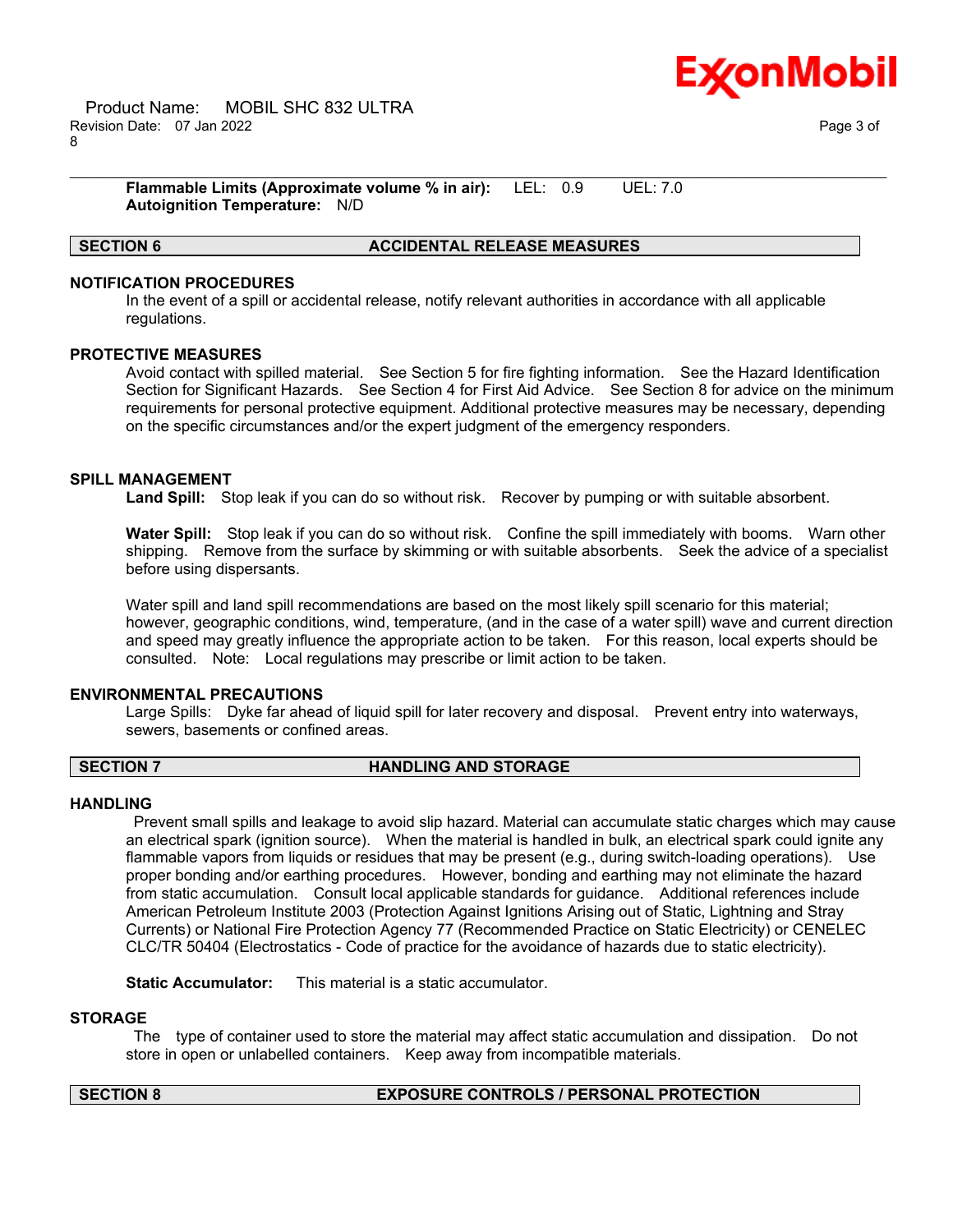

 Product Name: MOBIL SHC 832 ULTRA Revision Date: 07 Jan 2022 Page 4 of 8

**Exposure limits/standards for materials that can be formed when handling this product:** When mists/aerosols can occur the following is recommended: 5 mg/m<sup>3</sup> - ACGIH TLV (inhalable fraction).

\_\_\_\_\_\_\_\_\_\_\_\_\_\_\_\_\_\_\_\_\_\_\_\_\_\_\_\_\_\_\_\_\_\_\_\_\_\_\_\_\_\_\_\_\_\_\_\_\_\_\_\_\_\_\_\_\_\_\_\_\_\_\_\_\_\_\_\_\_\_\_\_\_\_\_\_\_\_\_\_\_\_\_\_\_\_\_\_\_\_\_\_\_\_\_\_\_\_\_\_\_\_\_\_\_\_\_\_\_\_\_\_\_\_\_\_\_\_

NOTE: Limits/standards shown for guidance only. Follow applicable regulations. **ENGINEERING CONTROLS**

The level of protection and types of controls necessary will vary depending upon potential exposure conditions. Control measures to consider:

No special requirements under ordinary conditions of use and with adequate ventilation.

#### **PERSONAL PROTECTION**

Personal protective equipment selections vary based on potential exposure conditions such as applications, handling practices, concentration and ventilation. Information on the selection of protective equipment for use with this material, as provided below, is based upon intended, normal usage.

**Respiratory Protection:** If engineering controls do not maintain airborne contaminant concentrations at a level which is adequate to protect worker health, an approved respirator may be appropriate. Respirator selection, use, and maintenance must be in accordance with regulatory requirements, if applicable. Types of respirators to be considered for this material include:

No special requirements under ordinary conditions of use and with adequate ventilation. Particulate

For high airborne concentrations, use an approved supplied-air respirator, operated in positive pressure mode. Supplied air respirators with an escape bottle may be appropriate when oxygen levels are inadequate, gas/vapour warning properties are poor, or if air purifying filter capacity/rating may be exceeded.

**Hand Protection:** Any specific glove information provided is based on published literature and glove manufacturer data. Glove suitability and breakthrough time will differ depending on the specific use conditions. Contact the glove manufacturer for specific advice on glove selection and breakthrough times for your use conditions. Inspect and replace worn or damaged gloves. The types of gloves to be considered for this material include:

No protection is ordinarily required under normal conditions of use. Nitrile,Viton

**Eye Protection:** If contact is likely, safety glasses with side shields are recommended.

**Skin and Body Protection:** Any specific clothing information provided is based on published literature or manufacturer data. The types of clothing to be considered for this material include:

No skin protection is ordinarily required under normal conditions of use. In accordance with good industrial hygiene practices, precautions should be taken to avoid skin contact.

**Specific Hygiene Measures:** Always observe good personal hygiene measures, such as washing after handling the material and before eating, drinking, and/or smoking. Routinely wash work clothing and protective equipment to remove contaminants. Discard contaminated clothing and footwear that cannot be cleaned. Practice good housekeeping.

#### **ENVIRONMENTAL CONTROLS**

Comply with applicable environmental regulations limiting discharge to air, water and soil. Protect the environment by applying appropriate control measures to prevent or limit emissions.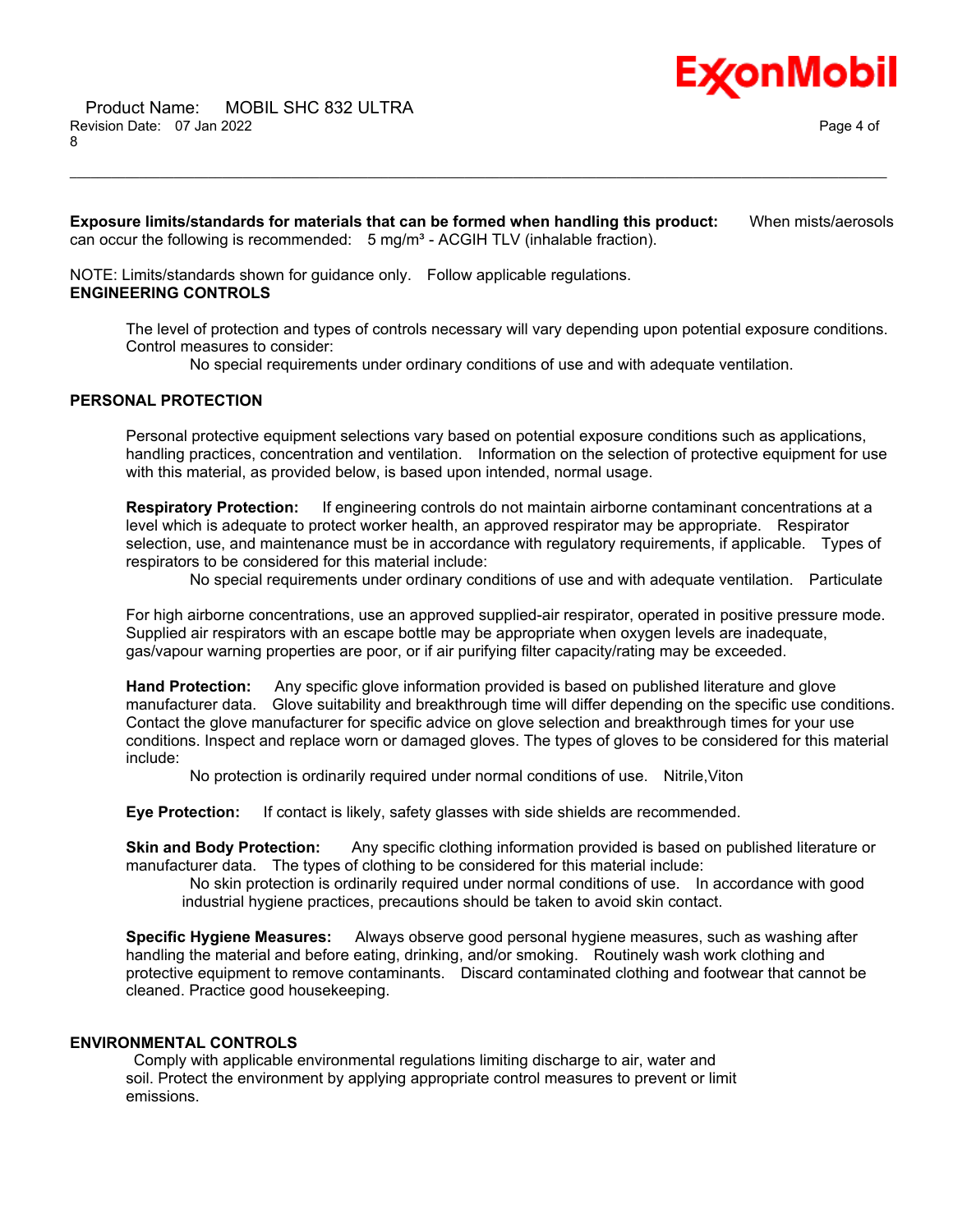

#### **SECTION 9 PHYSICAL AND CHEMICAL PROPERTIES**

**Note: Physical and chemical properties are provided for safety, health and environmental considerations only and may not fully represent product specifications. Contact the Supplier for additional information.**

\_\_\_\_\_\_\_\_\_\_\_\_\_\_\_\_\_\_\_\_\_\_\_\_\_\_\_\_\_\_\_\_\_\_\_\_\_\_\_\_\_\_\_\_\_\_\_\_\_\_\_\_\_\_\_\_\_\_\_\_\_\_\_\_\_\_\_\_\_\_\_\_\_\_\_\_\_\_\_\_\_\_\_\_\_\_\_\_\_\_\_\_\_\_\_\_\_\_\_\_\_\_\_\_\_\_\_\_\_\_\_\_\_\_\_\_\_\_

#### **GENERAL INFORMATION**

**Physical State:** Liquid **Colour:** Yellow **Odour:** Characteristic **Odour Threshold:** N/D

#### **IMPORTANT HEALTH, SAFETY, AND ENVIRONMENTAL INFORMATION**

**Relative Density (at 15.6 °C):** 0.834 **Flammability (Solid, Gas):** N/A **Flash Point [Method]:** >215°C (419°F) [ASTM D-92] **Flammable Limits (Approximate volume % in air):** LEL: 0.9 UEL: 7.0 **Autoignition Temperature:** N/D **Boiling Point / Range:** > 316°C (600°F) **Decomposition Temperature:** N/D **Vapour Density (Air = 1):** > 2 at 101 kPa **Vapour Pressure:** < 0.013 kPa (0.1 mm Hg) at 20 °C **Evaporation Rate (n-butyl acetate = 1):** N/D **pH:** N/A **Log Pow (n-Octanol/Water Partition Coefficient):** > 3.5 **Solubility in Water:** Negligible **Viscosity:** >28 cSt (28 mm2/sec) at 40ºC | >5 cSt (5 mm2/sec) at 100°C [ASTM D 445] **Oxidizing Properties:** See Hazards Identification Section.

#### **OTHER INFORMATION**

**Freezing Point:** N/D **Melting Point: N/A<br>Pour Point: -27 Pour Point:** -27°C (-17°F)

#### **SECTION 10 STABILITY AND REACTIVITY**

**STABILITY:** Material is stable under normal conditions.

**CONDITIONS TO AVOID:** Excessive heat. High energy sources of ignition.

**MATERIALS TO AVOID:** Strong oxidisers

**HAZARDOUS DECOMPOSITION PRODUCTS:** Material does not decompose at ambient temperatures.

**POSSIBILITY OF HAZARDOUS REACTIONS:** Hazardous polymerization will not occur.

**SECTION 11 TOXICOLOGICAL INFORMATION**

**INFORMATION ON TOXICOLOGICAL EFFECTS**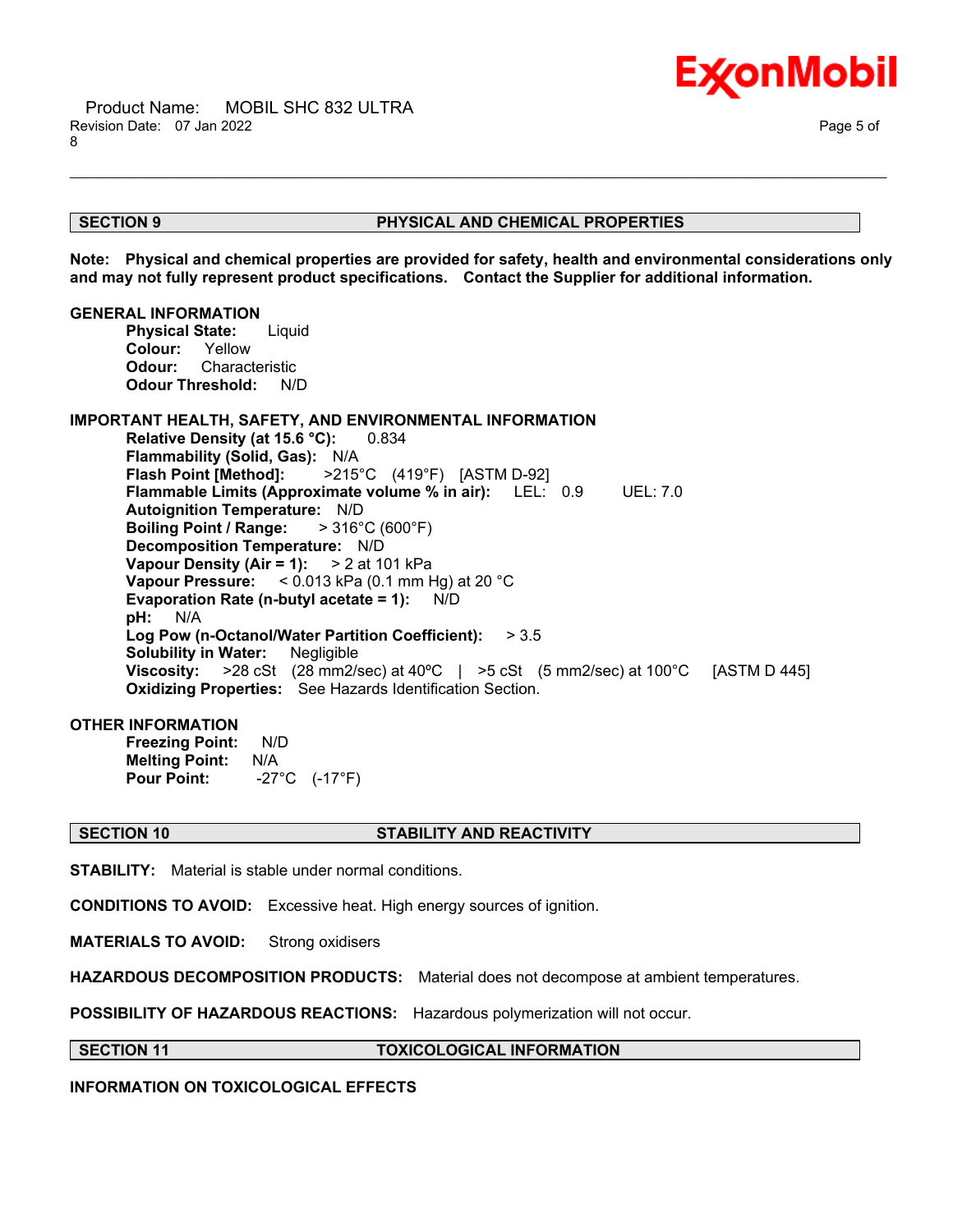# **ExconMobil**

#### Product Name: MOBIL SHC 832 ULTRA Revision Date: 07 Jan 2022 Page 6 of 8

| <b>Hazard Class</b>                                                | <b>Conclusion / Remarks</b>                                                                                       |  |  |  |  |
|--------------------------------------------------------------------|-------------------------------------------------------------------------------------------------------------------|--|--|--|--|
| <b>Inhalation</b>                                                  |                                                                                                                   |  |  |  |  |
| Acute Toxicity: No end point data for<br>material.                 | Minimally Toxic. Based on assessment of the components.                                                           |  |  |  |  |
| Irritation: No end point data for material.                        | Negligible hazard at ambient/normal handling temperatures.                                                        |  |  |  |  |
| Ingestion                                                          |                                                                                                                   |  |  |  |  |
| Acute Toxicity: No end point data for<br>lmaterial.                | Minimally Toxic. Based on assessment of the components.                                                           |  |  |  |  |
| <b>Skin</b>                                                        |                                                                                                                   |  |  |  |  |
| Acute Toxicity: No end point data for<br>lmaterial.                | Minimally Toxic. Based on assessment of the components.                                                           |  |  |  |  |
| Skin Corrosion/Irritation: No end point data<br>for material.      | Negligible irritation to skin at ambient temperatures. Based on<br>assessment of the components.                  |  |  |  |  |
| Eye                                                                |                                                                                                                   |  |  |  |  |
| Serious Eye Damage/Irritation: No end point<br>ldata for material. | May cause mild, short-lasting discomfort to eyes. Based on<br>assessment of the components.                       |  |  |  |  |
| Sensitisation                                                      |                                                                                                                   |  |  |  |  |
| Respiratory Sensitization: No end point data<br>for material.      | Not expected to be a respiratory sensitizer.                                                                      |  |  |  |  |
| Skin Sensitization: No end point data for<br>material.             | Not expected to be a skin sensitizer. Based on assessment of the<br>components.                                   |  |  |  |  |
| Aspiration: Data available.                                        | Not expected to be an aspiration hazard. Based on physico-<br>chemical properties of the material.                |  |  |  |  |
| Germ Cell Mutagenicity: No end point data<br>for material.         | Not expected to be a germ cell mutagen. Based on assessment of<br>the components.                                 |  |  |  |  |
| Carcinogenicity: No end point data for<br>lmaterial.               | Not expected to cause cancer. Based on assessment of the<br>components.                                           |  |  |  |  |
| Reproductive Toxicity: No end point data<br>for material.          | Not expected to be a reproductive toxicant. Based on assessment<br>of the components.                             |  |  |  |  |
| Lactation: No end point data for material.                         | Not expected to cause harm to breast-fed children.                                                                |  |  |  |  |
| Specific Target Organ Toxicity (STOT)                              |                                                                                                                   |  |  |  |  |
| Single Exposure: No end point data for<br>lmaterial.               | Not expected to cause organ damage from a single exposure.                                                        |  |  |  |  |
| Repeated Exposure: No end point data for<br>material.              | Not expected to cause organ damage from prolonged or repeated<br>exposure. Based on assessment of the components. |  |  |  |  |

### **OTHER INFORMATION**

#### **Contains:**

Synthetic base oils: Not expected to cause significant health effects under conditions of normal use, based on laboratory studies with the same or similar materials. Not mutagenic or genotoxic. Not sensitising in test animals and humans.

#### **IARC Classification:**

**The following ingredients are cited on the lists below:** None.

|              | --REGULATORY LISTS SEARCHED-- |              |  |
|--------------|-------------------------------|--------------|--|
| $1 = IARC 1$ | $2 = IARC 2A$                 | $3 = IARC2B$ |  |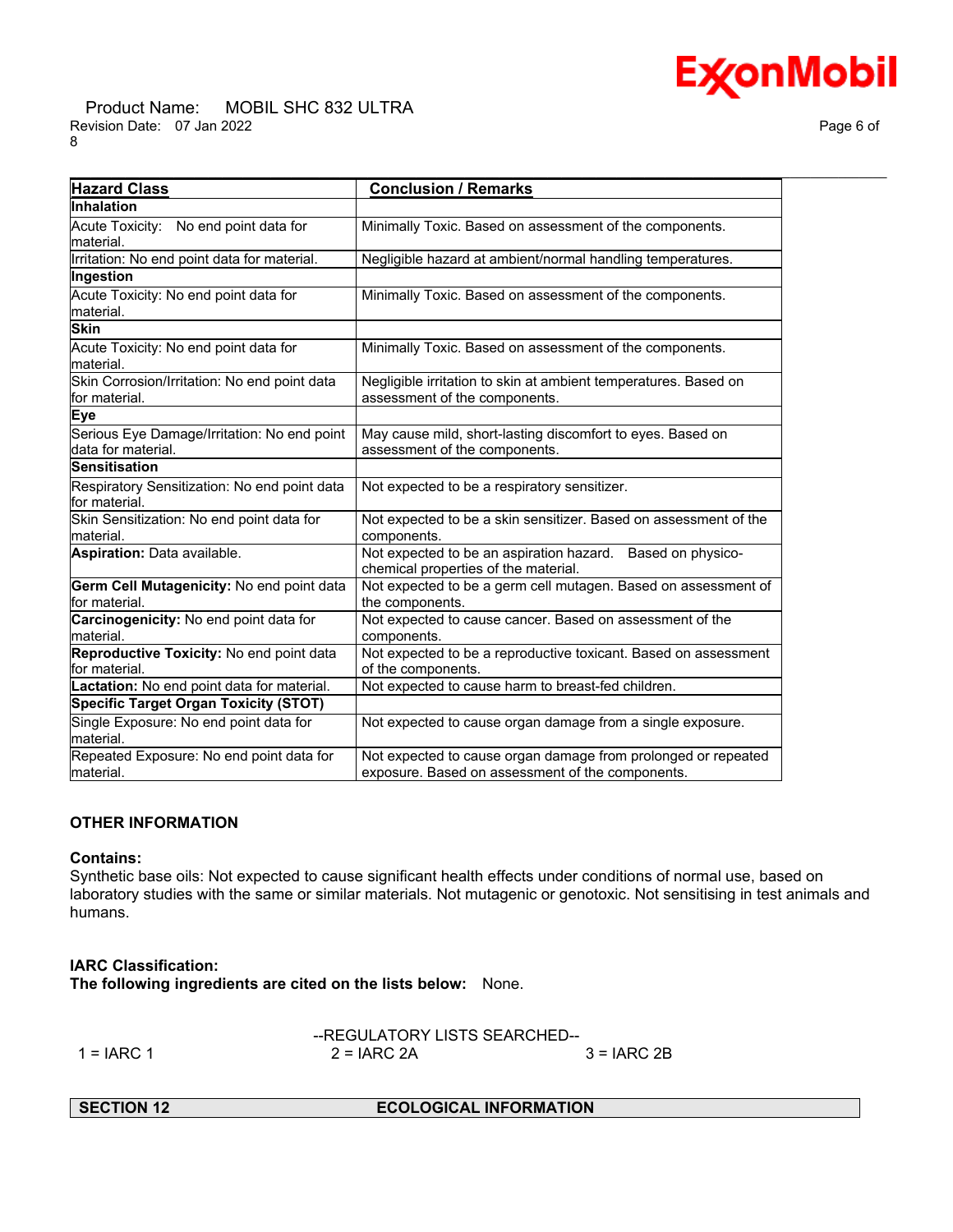

The information given is based on data for the material, components of the material, or for similar materials, through the application of bridging principals.

\_\_\_\_\_\_\_\_\_\_\_\_\_\_\_\_\_\_\_\_\_\_\_\_\_\_\_\_\_\_\_\_\_\_\_\_\_\_\_\_\_\_\_\_\_\_\_\_\_\_\_\_\_\_\_\_\_\_\_\_\_\_\_\_\_\_\_\_\_\_\_\_\_\_\_\_\_\_\_\_\_\_\_\_\_\_\_\_\_\_\_\_\_\_\_\_\_\_\_\_\_\_\_\_\_\_\_\_\_\_\_\_\_\_\_\_\_\_

#### **ECOTOXICITY**

Material -- Not expected to be harmful to aquatic organisms.

#### **MOBILITY**

 Base oil component -- Low solubility and floats and is expected to migrate from water to the land. Expected to partition to sediment and wastewater solids.

**SECTION 13 DISPOSAL CONSIDERATIONS**

Disposal recommendations based on material as supplied. Disposal must be in accordance with current applicable laws and regulations, and material characteristics at time of disposal.

### **DISPOSAL RECOMMENDATIONS**

Product is suitable for burning in an enclosed controlled burner for fuel value or disposal by supervised incineration at very high temperatures to prevent formation of undesirable combustion products. Protect the environment. Dispose of used oil at designated sites. Minimize skin contact. Do not mix used oils with solvents, brake fluids or coolants.

**Empty Container Warning** Empty Container Warning (where applicable): Empty containers may contain residue and can be dangerous. Do not attempt to refill or clean containers without proper instructions. Empty drums should be completely drained and safely stored until appropriately reconditioned or disposed. Empty containers should be taken for recycling, recovery, or disposal through suitably qualified or licensed contractor and in accordance with governmental regulations. DO NOT PRESSURISE, CUT, WELD, BRAZE, SOLDER, DRILL, GRIND, OR EXPOSE SUCH CONTAINERS TO HEAT, FLAME, SPARKS, STATIC ELECTRICITY, OR OTHER SOURCES OF IGNITION. THEY MAY EXPLODE AND CAUSE INJURY OR DEATH.

#### **SECTION 14 TRANSPORT INFORMATION**

**LAND** : Not Regulated for Land Transport

**SEA (IMDG):** Not Regulated for Sea Transport according to IMDG-Code

**Marine Pollutant:** No

**AIR (IATA):** Not Regulated for Air Transport

#### **SECTION 15 REGULATORY INFORMATION**

This material is not considered hazardous according to the Classification of Chemicals based on Globally Harmonized System of Classification and Labelling of Chemicals (GHS).

#### **REGULATORY STATUS AND APPLICABLE LAWS AND REGULATIONS**

**Listed or exempt from listing/notification on the following chemical inventories :** AIIC, DSL, ENCS,